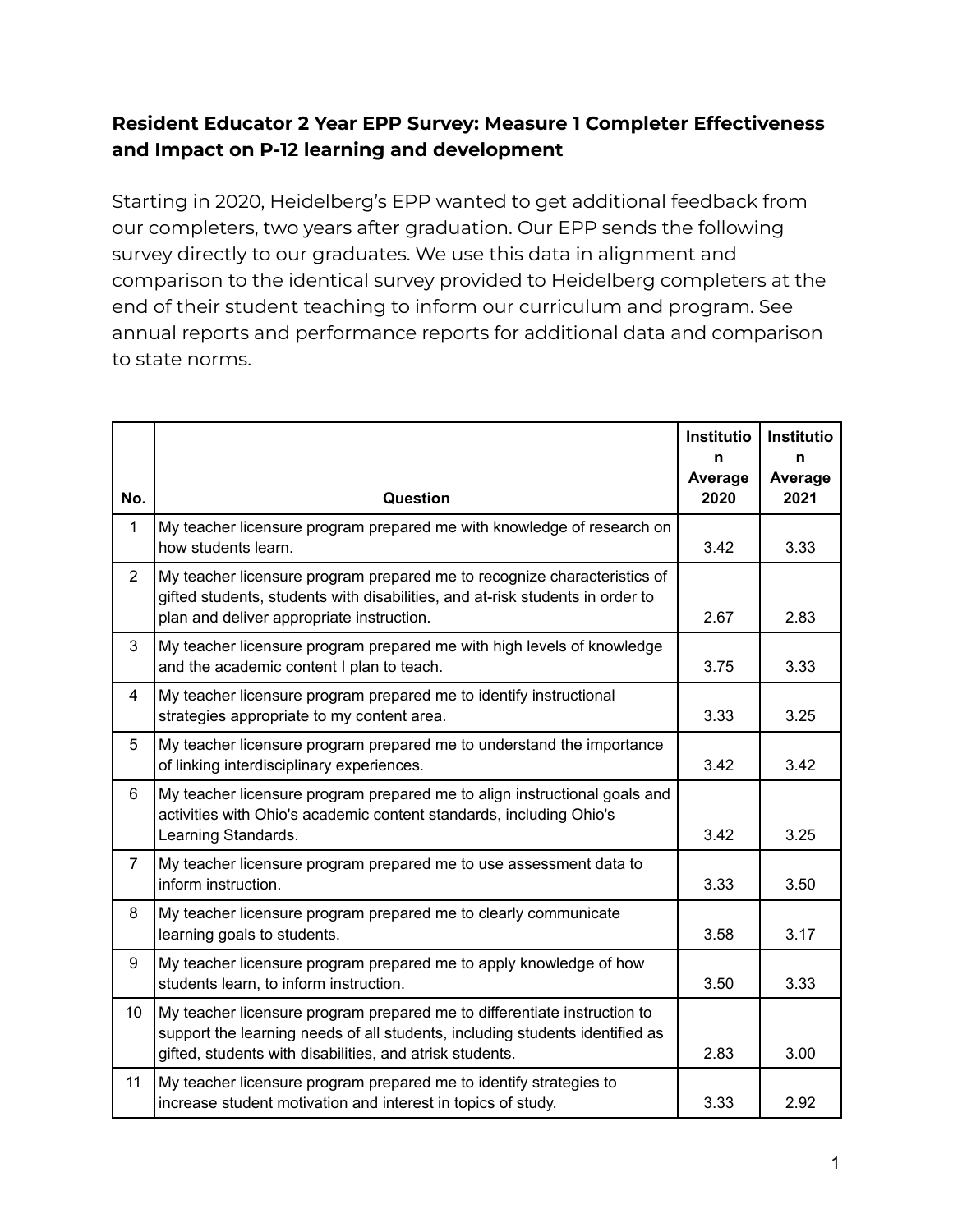| 12 | My teacher licensure program prepared me to create learning situations in<br>which students work independently, collaboratively, and/or a whole class.                              | 3.50 | 3.33 |
|----|-------------------------------------------------------------------------------------------------------------------------------------------------------------------------------------|------|------|
| 13 | My teacher licensure program prepared me to use strategies for effective<br>classroom management.                                                                                   | 2.92 | 3.00 |
| 14 | My teacher licensure program prepared me to communicate clearly and<br>effectively.                                                                                                 | 3.50 | 3.75 |
| 15 | My teacher licensure program prepared me to understand the importance<br>of communication with families and caregivers.                                                             | 3.25 | 3.42 |
| 16 | My teacher licensure program prepared me to understand, uphold, and<br>follow professional ethics, policies, and legal codes of professional<br>conduct.                            | 3.50 | 3.67 |
| 17 | My teacher licensure program prepared me to use a variety of diagnostic,<br>formative, and summative assessments.                                                                   | 3.58 | 3.33 |
| 18 | My teacher licensure program prepared me to communicate high<br>expectations for all students.                                                                                      | 3.67 | 3.58 |
| 19 | My teacher licensure program prepared me to understand students'<br>diverse cultures, language skills, and experiences.                                                             | 2.92 | 3.00 |
| 20 | My teacher licensure program prepared me to treat all students fairly and<br>establish an environment that is respectful, supportive, and caring.                                   | 3.75 | 3.67 |
| 21 | My teacher licensure program prepared me to use technology to enhance<br>teaching and student learning.                                                                             | 3.42 | 3.08 |
| 22 | My teacher licensure program prepared me to collaborate with colleagues<br>and members of the community when and where appropriate.                                                 | 3.17 | 3.42 |
| 23 | My teacher licensure program collected evidence of my performance on<br>multiple measures to monitor my progress.                                                                   | 3.42 | 3.42 |
| 24 | My teacher licensure program provided me with knowledge of the Ohio<br>Licensure Program standards for my discipline (e.g. NAEYC, CEC,<br>NCTM).                                    | 3.25 | 2.83 |
| 25 | My teacher licensure program provided me with knowledge of the<br>operation of Ohio schools as delineated in the Ohio Department of<br><b>Education School Operating Standards.</b> | 2.92 | 2.67 |
| 26 | My teacher licensure program provided me with knowledge of the<br>requirements for the Resident Educator License.                                                                   | 3.17 | 2.67 |
| 27 | My teacher licensure program provided me with knowledge of the Ohio<br>Standards for the Teaching Profession.                                                                       | 2.83 | 3.25 |
| 28 | My teacher licensure program provided me with knowledge of the Ohio<br>Standards for Professional Development.                                                                      | 2.75 | 2.67 |
| 29 | My teacher licensure program provided me with knowledge of the Ohio<br>Academic Content Standards, including Ohio's Learning Standards.                                             | 3.67 | 3.33 |
| 30 | My teacher licensure program provided me with knowledge of the<br>Value-added Growth Measure as defined by the Ohio State Board of                                                  | 2.58 | 2.00 |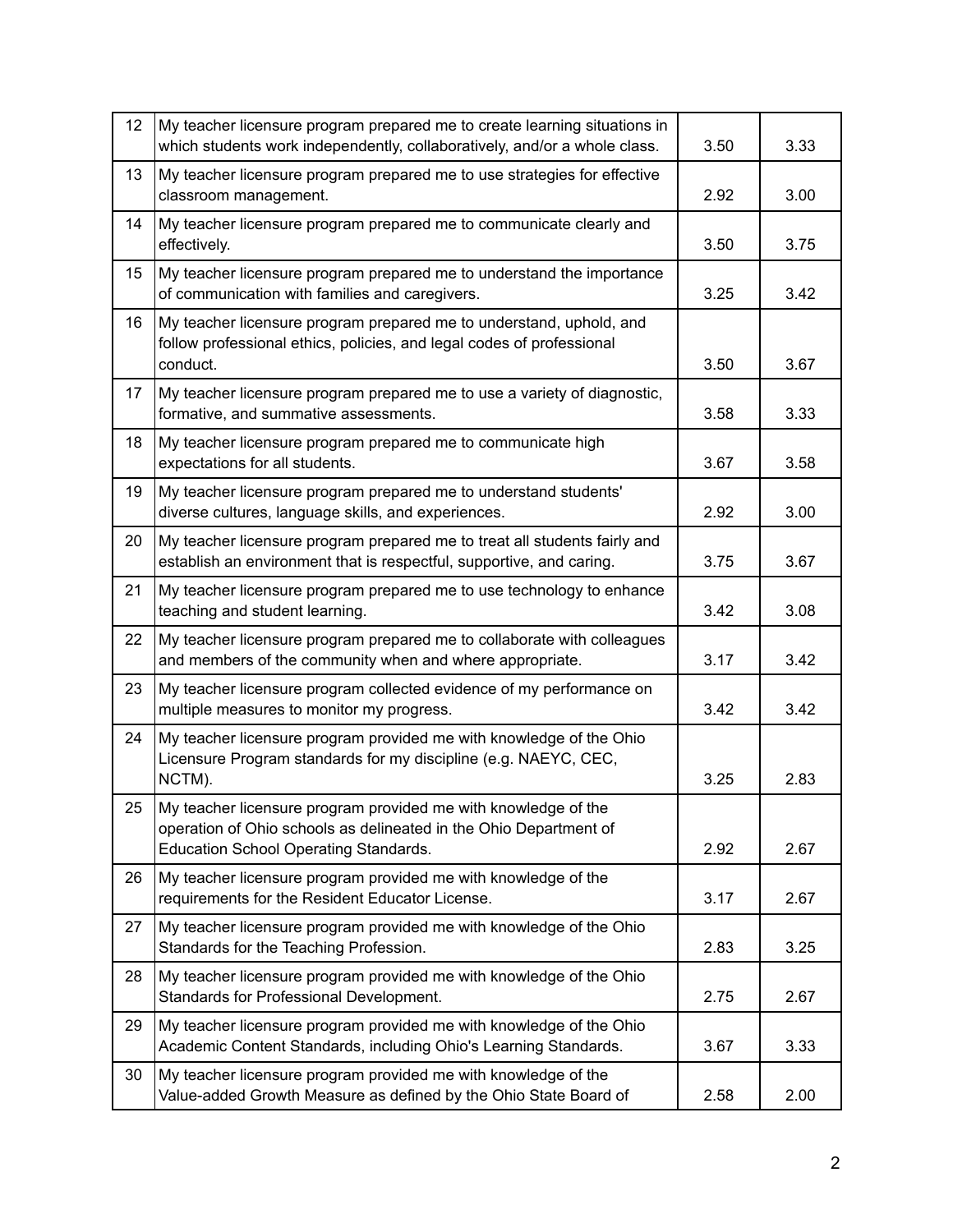|    | Education.                                                                                                                                                             |      |      |
|----|------------------------------------------------------------------------------------------------------------------------------------------------------------------------|------|------|
| 31 | My teacher licensure program provided field experiences that supported<br>my development as an effective educator focused on student learning.                         | 3.75 | 3.58 |
| 32 | My teacher licensure program provided field experiences in a variety of<br>settings (urban, suburban, and rural).                                                      | 2.75 | 2.50 |
| 33 | My teacher licensure program provided student teaching experience(s)<br>that supported my development as an effective educator focused on<br>student learning.         | 3.83 | 3.50 |
| 34 | My teacher licensure program provided cooperating teachers who<br>supported me through observation and conferences (face-to-face or via<br>electronic media).          | 3.50 | 3.17 |
| 35 | My teacher licensure program provided university supervisors who<br>supported me through observation and conferences (face-to-face or via<br>electronic media).        | 3.50 | 3.42 |
| 36 | My teacher licensure program provided opportunities to work with diverse<br>students (including gifted students, students with disabilities, and at-risk<br>students). | 2.92 | 2.83 |
| 37 | My teacher licensure program provided opportunities to understand<br>students' diverse cultures, languages, and experiences.                                           | 2.83 | 2.50 |
| 38 | My teacher licensure program provided opportunities to work with diverse<br>teachers.                                                                                  | 2.25 | 2.17 |
| 39 | My teacher licensure program provided opportunities to interact with<br>diverse faculty.                                                                               | 2.33 | 2.42 |
| 40 | My teacher licensure program provided opportunities to work and study<br>with diverse peers.                                                                           | 2.58 | 2.92 |
| 41 | Overall, the faculty in my teacher licensure program demonstrated in-depth<br>knowledge of their field.                                                                | 3.58 | 3.58 |
| 42 | Overall, the faculty in my teacher licensure program used effective<br>teaching methods that helped promote learning.                                                  | 3.33 | 3.50 |
| 43 | Overall, the faculty in my teacher licensure program modeled respect for<br>diverse populations.                                                                       | 3.25 | 3.58 |
| 44 | Overall, the faculty in my teacher licensure program integrated<br>diversity-related subject matter within coursework.                                                 | 3.17 | 3.42 |
| 45 | Overall, the faculty in my teacher licensure program used technology to<br>facilitate teaching and learning.                                                           | 3.58 | 3.33 |
| 46 | Overall, the faculty in my teacher licensure program conducted themselves<br>in a professional manner.                                                                 | 3.75 | 3.50 |
| 47 | My teacher licensure program provided clearly articulated policies<br>published to facilitate progression to program completion.                                       | 3.33 | 3.17 |
| 48 | My teacher licensure program provided opportunities to voice concerns<br>about the program.                                                                            | 3.17 | 2.75 |